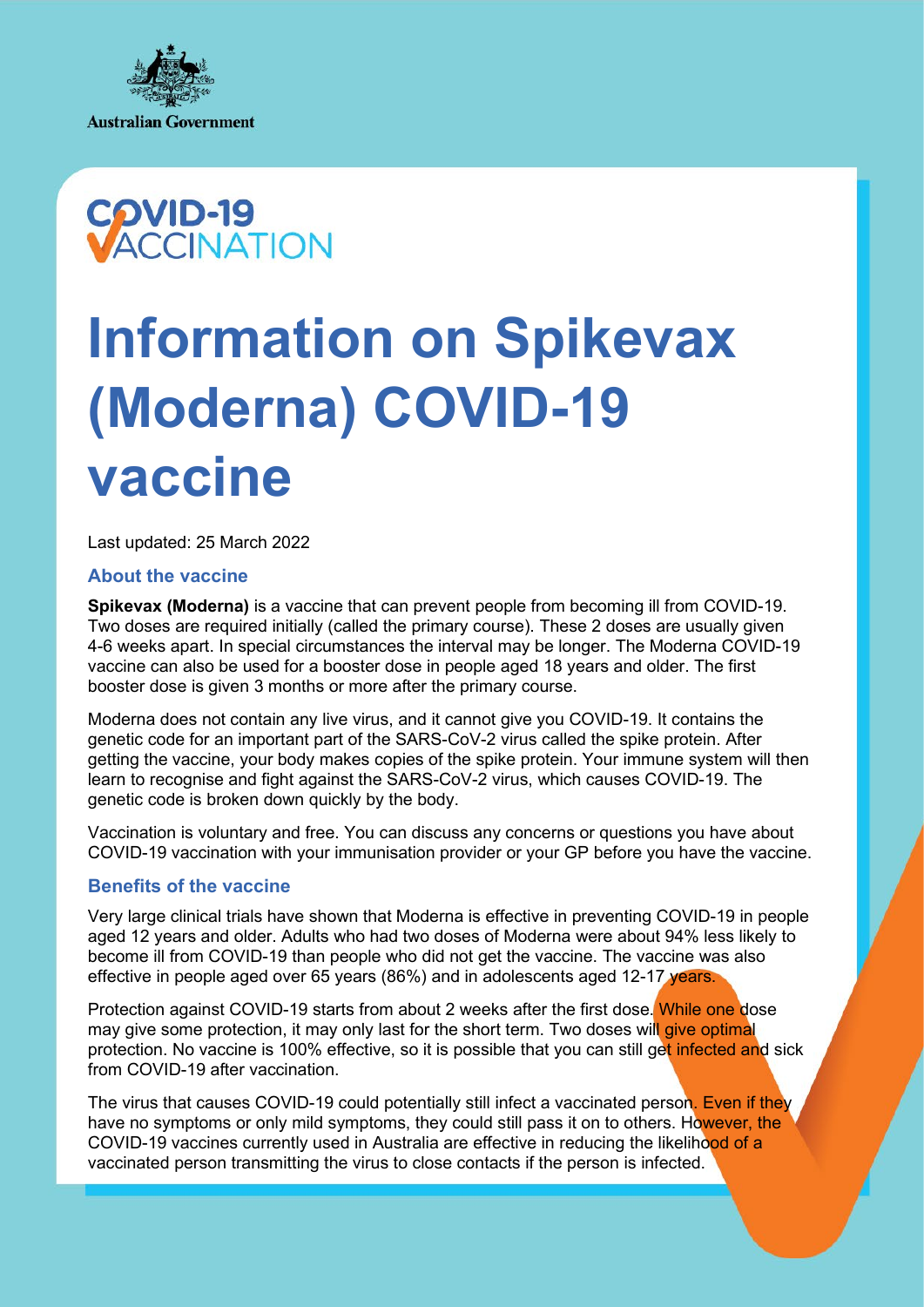This is why it is important to continue other preventative measures like:

- physical distancing
- hand washing
- wearing a face mask
- COVID-19 testing and quarantine/isolation as required by your state/territory.

If you have been vaccinated with two doses of Moderna, you should still get a COVID-19 test if you have symptoms that meet testing criteria according to your local health authority (such as fever, cough, sore throat).

## **Safety of the vaccine**

Moderna has been safely given to hundreds of millions of people around the world. The Moderna and Comirnaty (Pfizer) vaccines both have a very rare risk of heart inflammation (myocarditis or pericarditis). This is more commonly seen in males aged under 30 after the second dose. In some countries, myocarditis and pericarditis have been reported more commonly after Moderna than after Pfizer. Most people who have had these conditions after their vaccine have recovered fully. The benefits of vaccination outweigh this very rare risk and vaccination is still recommended for all eligible age groups.

For current information on the frequency and severity of myocarditis and pericarditis following Moderna and Pfizer, please refer to the weekly updates published by the Therapeutic Goods Administration (TGA), available at: [www.tga.gov.au/periodic/covid-19-vaccine-weekly](https://www.tga.gov.au/periodic/covid-19-vaccine-weekly-safety-report)[safety-report.](https://www.tga.gov.au/periodic/covid-19-vaccine-weekly-safety-report)

#### **Who can receive this vaccine**

People aged 6 years and over can receive Moderna for their primary course.

For more information about vaccination in children aged 6 to 11 years see the Moderna consent form for parents and guardians of children aged 6 to 11 years.

People aged 18 years and older can receive Moderna vaccine for their booster or winter dose

### **Booster doses**

A booster dose refers to an additional vaccine dose after the primary vaccine course. It is intended to strengthen and prolong protection against COVID-19.

People aged 18 and over can have a booster dose of Moderna, 3 months or more after the primary course.

People aged 16 and over can have a booster dose of Pfizer.

Booster doses are not recommended for younger people at this stage.

Some people at high risk of severe illness from COVID-19 are recommended to have an additional winter booster dose from 4 months after the first booster.

For more information on booster and winter doses see[:https://www.health.gov.au/initiatives](https://www.health.gov.au/initiatives-and-programs/covid-19-vaccines/getting-your-vaccination/booster-doses)[and-programs/covid-19-vaccines/getting-your-vaccination/booster-doses](https://www.health.gov.au/initiatives-and-programs/covid-19-vaccines/getting-your-vaccination/booster-doses)

## **Staying up to date**

To be considered up to date with COVID-19 vaccination, you must have completed all the doses recommended for your age and health status.

Find out about how to stay up to date with COVID-19 vaccines at: [https://www.health.gov.au/initiatives-and-programs/covid-19-vaccines/getting-your](https://www.health.gov.au/initiatives-and-programs/covid-19-vaccines/getting-your-vaccination/stay-up-to-date)[vaccination/stay-up-to-date](https://www.health.gov.au/initiatives-and-programs/covid-19-vaccines/getting-your-vaccination/stay-up-to-date)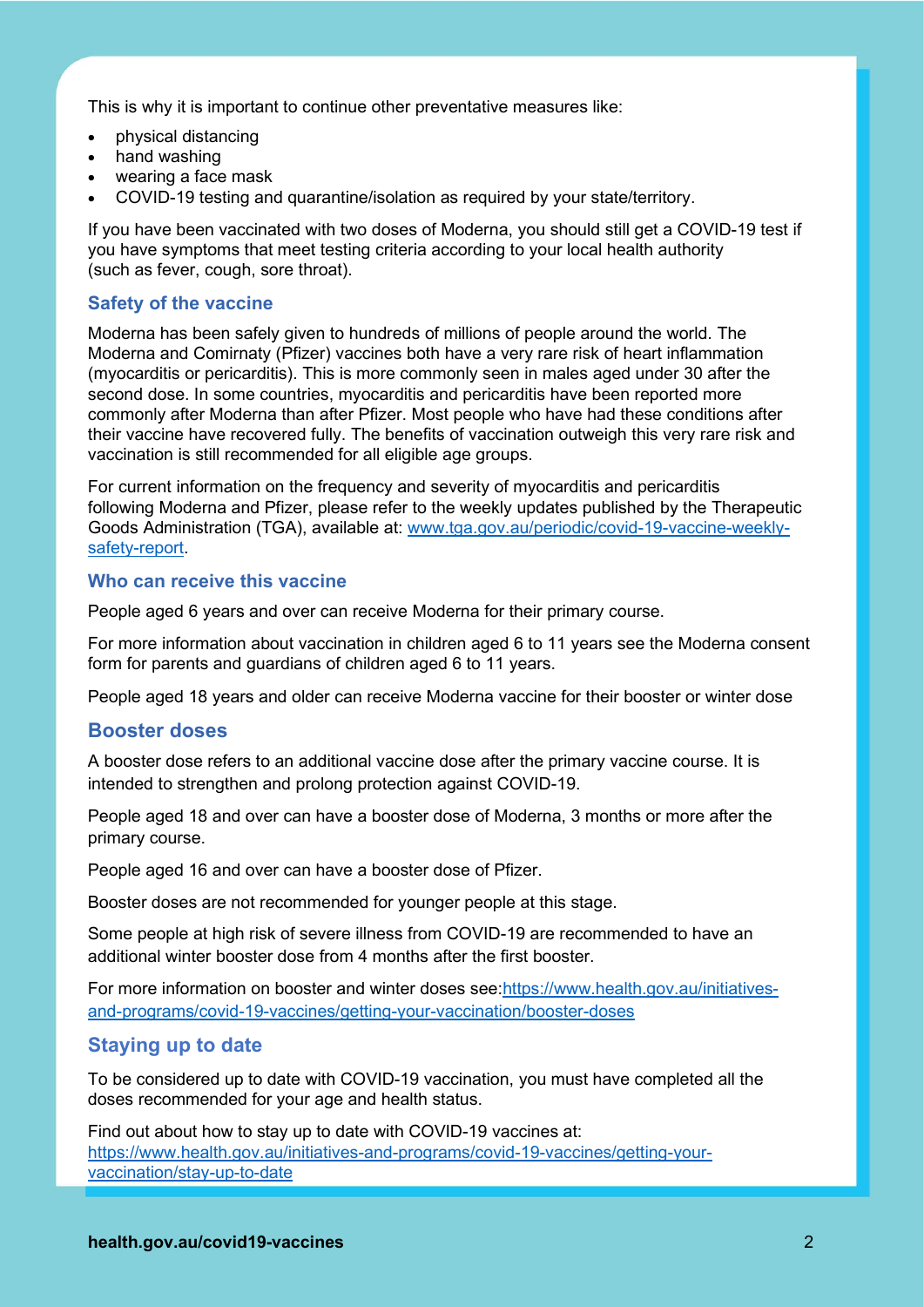## **Who should not receive this vaccine**

You should not receive this vaccine if you have had:

- **anaphylaxis** (a type of severe allergic reaction) to a previous dose of an mRNA COVID-19 vaccine (i.e. Moderna/Pfizer)
- **anaphylaxis after exposure to any component of the vaccine, including polyethylene** glycol (PEG)
- **any other serious adverse event** that following review by an experienced immunisation provider or medical specialist was attributed to a previous dose of an mRNA COVID-19 vaccine (i.e. Moderna or Pfizer) and without another cause identified.

## **Precautions for vaccination**

People with certain conditions may need additional precautions such as staying for 30 minutes of observation after having their vaccine or consulting an allergy specialist. Tell your immunisation provider if you have had:

- an **allergic reaction to a previous dose** or to an ingredient of an mRNA COVID-19 vaccine (i.e. Moderna or Pfizer)
- **anaphylaxis to other vaccines or to other medicines** your provider can check to ensure there are no common ingredients with the COVID-19 vaccine you are receiving
- confirmed mastocytosis with recurrent anaphylaxis that requires treatment.

If **you have a bleeding disorder** or you are **taking a blood-thinning medication**  (anticoagulant), tell your immunisation provider. Your immunisation provider can help determine whether it is safe for you to have an intramuscular injection and help decide the best timing for injection.

## **Special circumstances to discuss before vaccination**

### **People with precautionary conditions for Moderna**

People with a history of any of the following conditions can receive Moderna but advice should be sought from a GP, immunisation specialist or cardiologist about the best timing of vaccination and whether any additional precautions are recommended:

- recent (i.e. within the past 3 months) or current inflammatory cardiac illness e.g. myocarditis and pericarditis
- acute rheumatic fever or acute rheumatic heart disease (i.e., with active myocardial inflammation)
- acute decompensated heart failure.

Tell your doctor if you had myocarditis or pericarditis diagnosed after a previous dose of Pfizer or Moderna.

#### **People with weakened immune systems (immunocompromise)**

People with immunocompromise includes those who have a medical condition that weakens their immune system. It also includes those who may be taking medications that suppress their immune system. Moderna is not a live vaccine. It is safe in people with immunocompromise.

People with severe immunocompromise are recommended to have a third dose of Moderna for their initial course. Severely immunocompromised people aged 5 years and over who received a third primary dose are recommended to receive a booster dose (i.e. 4th dose) at 3 months, in line with the timing of the general population.

People with immunocompromise, including those living with HIV, have a higher risk of severe illness from COVID-19, including a higher risk of death.